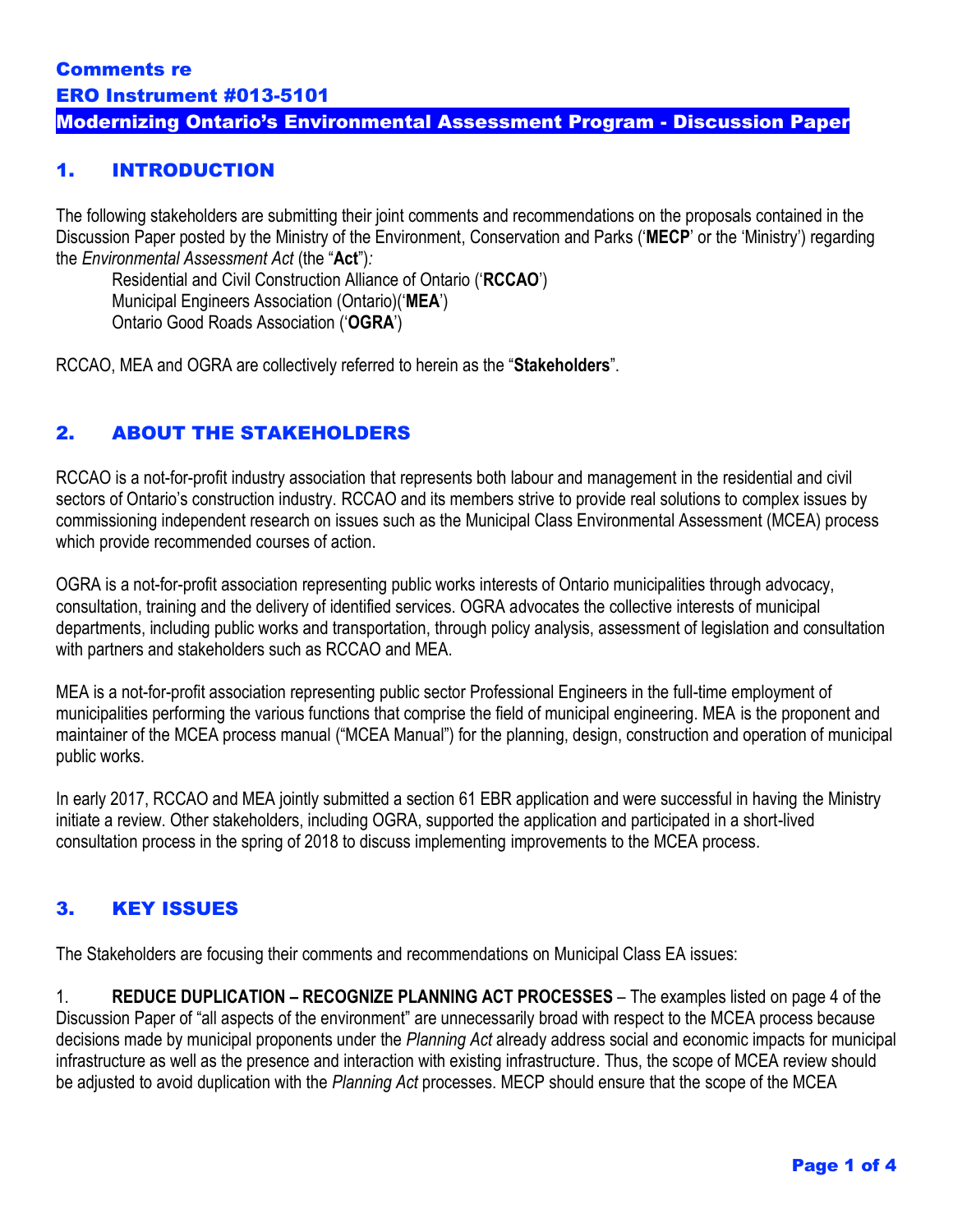# Comments re ERO Instrument #013-5101

# Modernizing Ontario's Environmental Assessment Program - Discussion Paper

process, and any studies or reports required from municipal proponents, exclude impacts for that specific project that have already been considered through the *Planning Act* processes.

The Stakeholders note that many private sector projects on private lands, such as new factories or warehouses and commercial office developments are ordinarily subject to planning and zoning restrictions. The zoning restricts the potential uses for the property and imposes setbacks for buffering between the new projects and existing or other planned uses. If the Ministry is considering EA requirements for private industry projects, municipalities should be included in the process to ensure consistency and avoid unnecessary duplication of efforts.

With respect to municipal infrastructure such as local roads, alternatives to the proposed project are likely to have already been considered and included in the current Official Plan, secondary plans or transportation master plans. The Stakeholders submit that there is often overlap and duplication of studies and consultations between MCEA and *Planning Act* processes. MECP should ensure that the MCEA process does not duplicate municipal efforts if alternatives have been considered through *Planning Act* processes. MECP should also work with the Ministry of Municipal Affairs and Housing to avoid the possibility of conflicting decisions for the same MCEA projects.

Although less common, another source of duplication is the application of two separate EA processes. Examples are work on municipal roads that trigger an MCEA project and an interchange with or alteration of a provincial highway which triggers an MTO Class EA. Another example of duplication of EAs is where an MCEA project requires acquiring lands from the Province, thereby triggering an IO Class EA.

2. **FOCUS PART II ORDER REQUESTS** – The time to complete the Part II Order responses adds to an already unacceptably long time frame for many low risk municipal infrastructure projects. The percentage of MCEA Schedule B and Schedule C projects which incur a Part II Order request remains relatively high. The Discussion Paper suggests that restricting the right to make Part II Order requests to residents of Ontario would be an improvement, but the Stakeholders have rarely, if ever, encountered a Part II Order request for a MCEA project from a person resident outside of Ontario. What the Stakeholders have found is that many of the Part II Order requests come from persons who have not indicated a direct adverse impact from the proposed project, e.g. improvement of a local road might spur unwanted development, which has not been approved through the *Planning Act* process. *Planning Act* processes ordinarily determine where additional residential and commercial development should take place, and where it should not. A proposed MCEA project that involves a road improvement may be proposed for safety purposes, such as additional turn lanes or reducing blind spots, and should not be halted by a resident who opposes development which still requires *Planning Act* approvals. The Stakeholders respectfully submit that the MECP restrict the Part II Order process to persons who reasonably claim that they are close enough to the proposed project to have a 'direct adverse impact'.

3. **EXPEDITE THE PART II ORDER PROCESS FOR THE MINISTRY'S RESPONSE** – The Ministry's responses to Part II Order requests over the past decade have been unacceptably slow. Several additional measures are needed to expedite the process. One of the frequent suggestions made by the Stakeholders is that the Minister should delegate his or her responsibility for Part II Order responses to the Director. It is acknowledged that the Minister made a limited delegation for Schedule A and A+ projects, but that would only impact a small percentage of the Part II Order requests for MCEA projects. Furthermore, Bill 108 would, if it becomes law, fully exempt Schedule A and A+ projects from the Act. The Minister's authority for responding to Part II Order requests should be delegated to the Director for both Schedule B and C projects.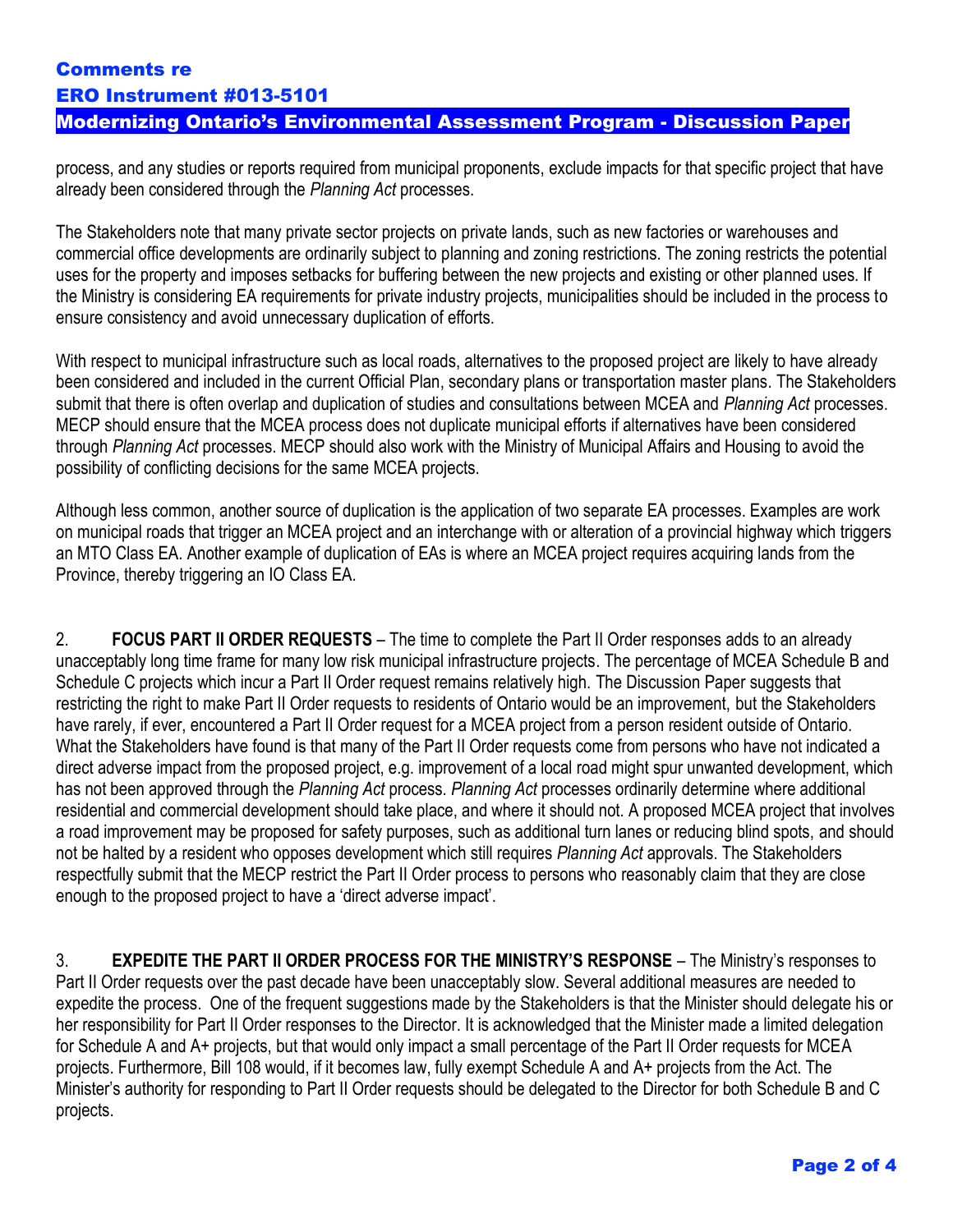# Comments re ERO Instrument #013-5101

### Modernizing Ontario's Environmental Assessment Program - Discussion Paper

Response times for Part II Order requests would likely be improved if there was a regulation stipulating a hard deadline for responses from the Ministry. The Ministry already has legislated deadlines for responses related to individual environmental assessments, so a regulation setting out a timeline is not without precedent.

4. **HELP MUNICIPALITIES FULFILL INDIGENOUS CONSULTATIONS** – It is acknowledged that Ontario, as the Crown, has a legal obligation to consult with Indigenous communities on relevant projects, but this burden is often transferred to small municipal proponents in northern and more rural regions, and these municipalities often have insufficient funding and resources to undertake this role. Indigenous groups often demand that the municipal proponent cover the costs of independent consultants to review and comment on the proposed MCEA project. MECP needs to step in to shoulder the burden for smaller municipal proponents by providing funding and other resources when needed.

5. **IMPROVING TRANSPARENCY AND PUBLIC ACCESS TO RELEVANT INFORMATION** – Greater transparency and public access to relevant information is an important objective. Following a Notice of Completion, relevant information should be readily accessible to all stakeholders. While there is merit in a centralized web site, over the past few years the Ministry has expressed concern that this would be a difficult task. MEA pointed out that maintaining this information on each municipality's web site was feasible but that there could be challenges for smaller municipalities that, for example, do not have the resources to regularly update its web sites. We recommend that discussions be held with MECP following implementation of the Modernization exercise to discuss ways in which post-Notice of Completion transparency can be improved.

6. **FOCUS ON HIGHER RISK PROJECTS** – The Stakeholders agree that lower risk projects should proceed through the approvals process more efficiently and that Schedule A and A+ projects should not be subject to Part II Order requests. The Stakeholders have noted that the number of Schedule A+ projects that have been subject to Part II Order requests is small, but growing. The Stakeholders are not aware for any Part II Order requests that were submitted for Schedule A or Schedule A+ projects prior to 2011, the period in which these projects were characterized as "pre-approved". These projects should be exempted from the Part II Order request process as was the original intention.

Many MCEA Schedule C projects take significantly more than two years before a Notice of Commencement is published, whereas Schedule B projects typically require a shorter timeframe. MECP should work with the MEA in identifying MCEA Schedule C projects which should be MCEA Schedule B projects and exempt MCEA Schedule A and A+ projects from the Act.

7. **SUPPORT MEA's PROPOSED AMENDMENTS TO THE MCEA MANUAL** – The MEA has been the creator and custodian of the MCEA Manual and the updates thereto, each of which requires approval from the Ministry. MEA intends to revise and reorganize the project descriptions used in Appendix 1 of the MCEA Manual to focus on project impacts instead of project construction details. The Stakeholders ask that the Ministry continue to work with the MEA in making improvements to the MCEA.